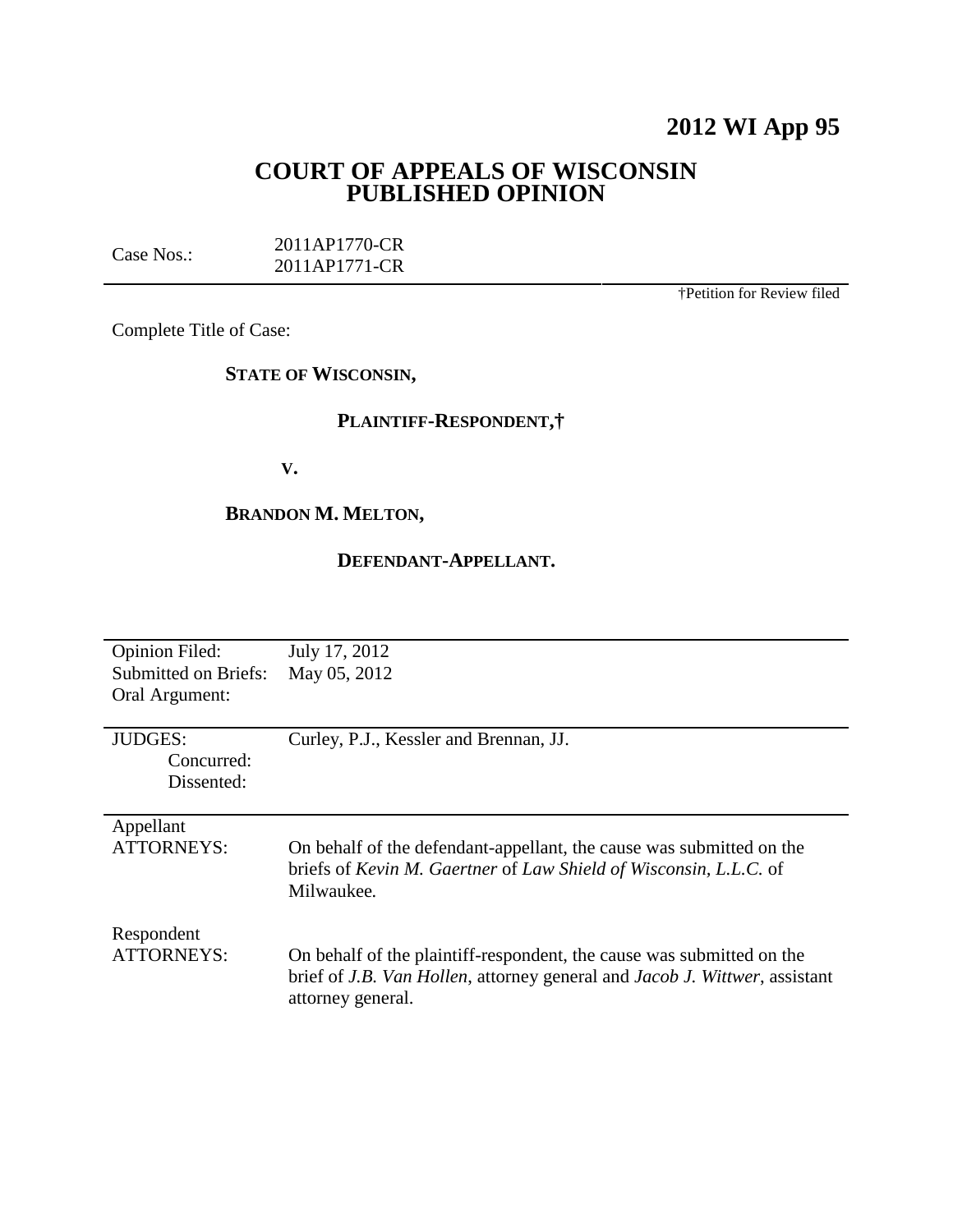# **2012 WI App 95**

# **COURT OF APPEALS DECISION DATED AND FILED**

# **July 17, 2012**

**Diane M. Fremgen Clerk of Court of Appeals**

#### **NOTICE**

**This opinion is subject to further editing. If published, the official version will appear in the bound volume of the Official Reports.**

**A party may file with the Supreme Court a petition to review an adverse decision by the Court of Appeals.** *See* **WIS. STAT. § 808.10 and RULE 809.62.**

### **Appeal Nos. 2011AP1770-CR 2011AP1771-CR**

**Cir. Ct. Nos. 2008CF1221 2009CF156**

# **STATE OF WISCONSIN IN COURT OF APPEALS**

**STATE OF WISCONSIN,**

**PLAINTIFF-RESPONDENT,**

**V.**

**BRANDON M. MELTON,**

**DEFENDANT-APPELLANT.**

APPEALS from an order of the circuit court for Waukesha County:

MARK D. GUNDRUM, Judge. *Reversed*.

Before Curley, P.J., Kessler and Brennan, JJ.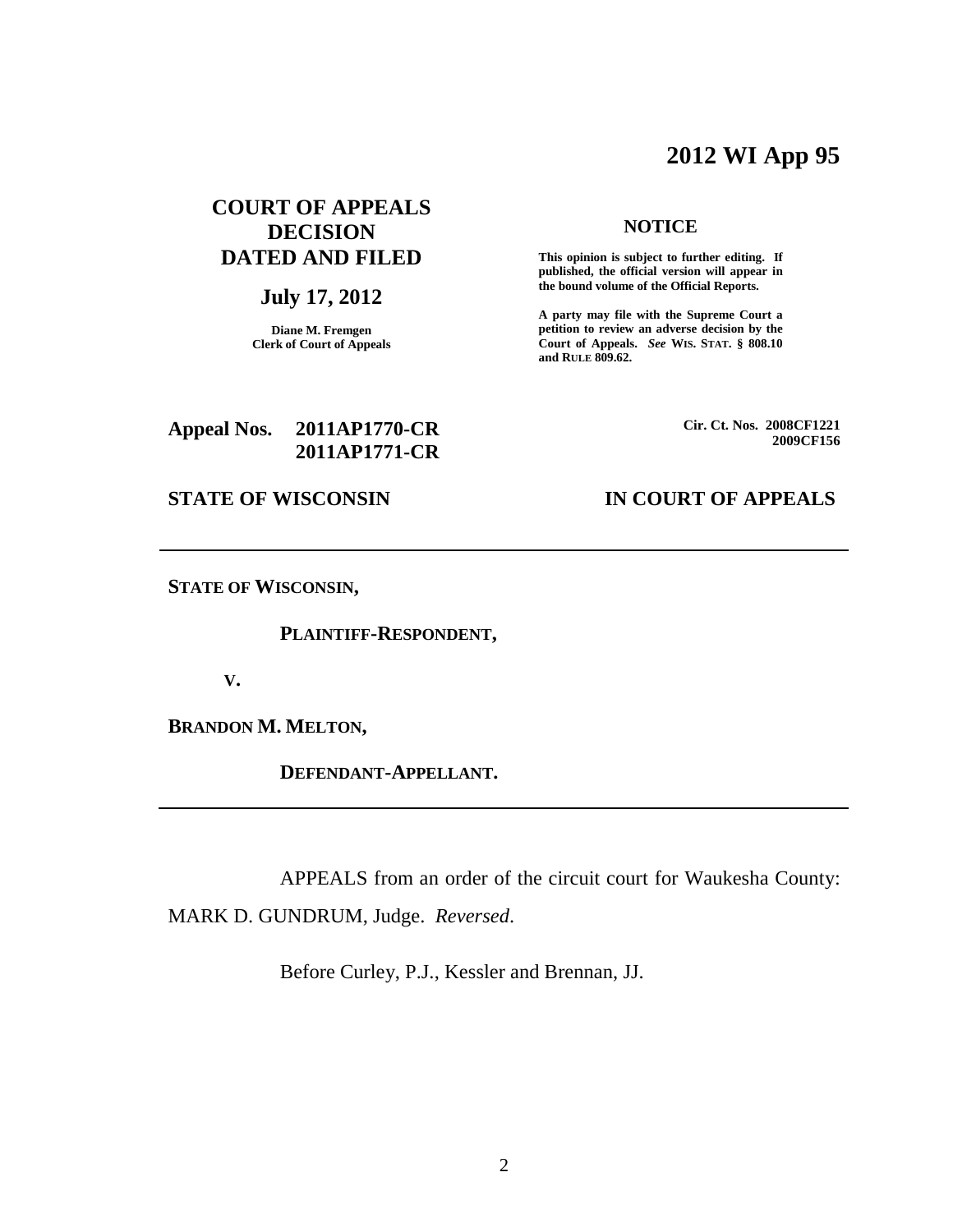¶1 BRENNAN, J. Brandon M. Melton appeals from a circuit court order sealing a presentence investigation report ("PSI report"), and modifying a previous circuit court order directing that the PSI report be destroyed.<sup>1</sup> The narrow issue on appeal is whether a circuit court has the inherent authority to order the destruction of a PSI report under the unique facts of this case. For the reasons set forth below, we conclude that the circuit court does have that authority and reverse the circuit court's order based on its findings to the contrary.

#### **BACKGROUND**

¶2 Melton pled guilty to second-degree sexual assault of a child under sixteen years of age and to theft of movable property, resolving three criminal cases. Additional charges for battery, felony bail jumping, and second-degree sexual assault of a child were dismissed but read in during sentencing as part of the plea agreement. The circuit court later ordered the Department of Corrections ("DOC") to prepare a PSI report.

¶3 Upon receiving the November 19, 2009 PSI report, Melton moved to strike portions of the report that discussed certain uncharged offenses under a section entitled "Description of Offenses." At a hearing on the motion prior to sentencing, Melton argued that the inclusion of the uncharged offenses was prejudicial and violated DOC rules. The State disagreed. The circuit court, the Honorable Richard Congdon presiding, referenced a letter written by the PSI report writer, in which the writer admitted that inclusion of the information Melton wished to strike from the PSI report ""may be a deviation of the standard outline.""

<sup>&</sup>lt;sup>1</sup> Melton's appeal is comprised of two cases,  $2011AP1770$  and  $2011AP1771$ , which have been consolidated for purposes of appeal.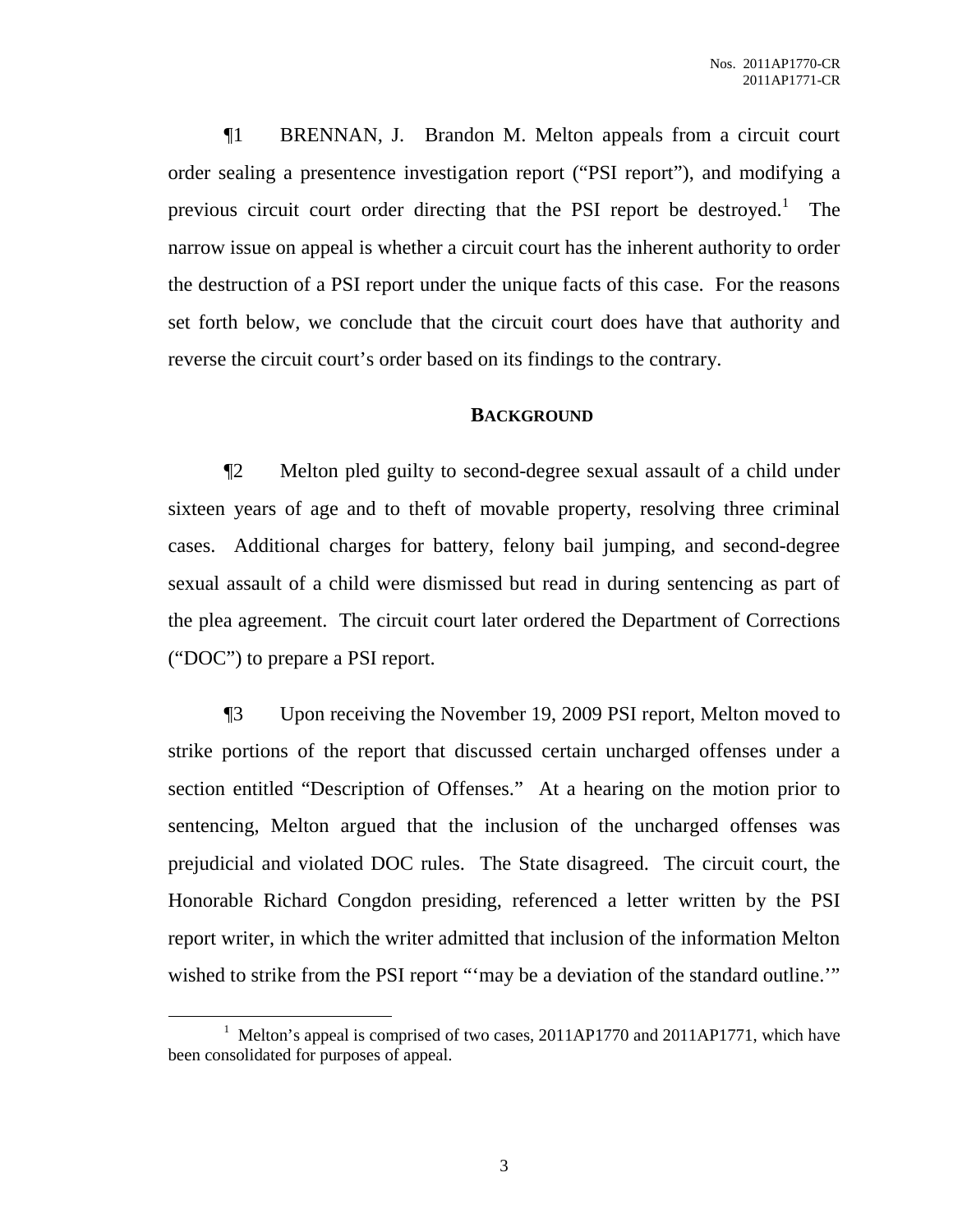When the circuit court asked the State if it agreed that inclusion of the information was "somewhat of a deviation from the standard outline," the State responded: "[the PSI report writer] does this every day, you know, I can't disagree with him."

¶4 After reviewing Melton's motion, the circuit court determined that the information about the uncharged offenses would be of "little use to the Court at a sentencing." The circuit court then concluded that leaving the objected-to information in the PSI report would be prejudicial to Melton as he went through the "route" (presumably the DOC system after sentencing):

> So, the Court has already made a finding that such information would be of little use to the Court, this information about this other activity, and the Court would find that or believe that it could very well be prejudicial to Mr. Melton as he goes through whatever route is eventually -- that the Court will set for him. It will be prejudicial to him. The Court will note that this information is uncharged and unverified except for what -- the alleged statements.

¶5 The circuit court, citing its inherent authority, issued a written order on March 31, 2010, directing the DOC to prepare a second PSI report, omitting the objected-to information that was included in the first PSI report. The order also directed that the first PSI report "shall be sealed and destroyed following the expiration of any appellate time limits." No party objected to the circuit court's order. The court then collected the attorneys' copies of the first PSI report and placed them in the court file with instructions that they be sealed and could not be opened without permission of the court.

¶6 At the start of the sentencing proceeding, Melton's attorney advised the sentencing court, the Honorable Robert Mawdsley presiding, that a new PSI report had been prepared and was to be used for sentencing. Sentencing proceeded and Melton was sentenced to four years of initial confinement and eight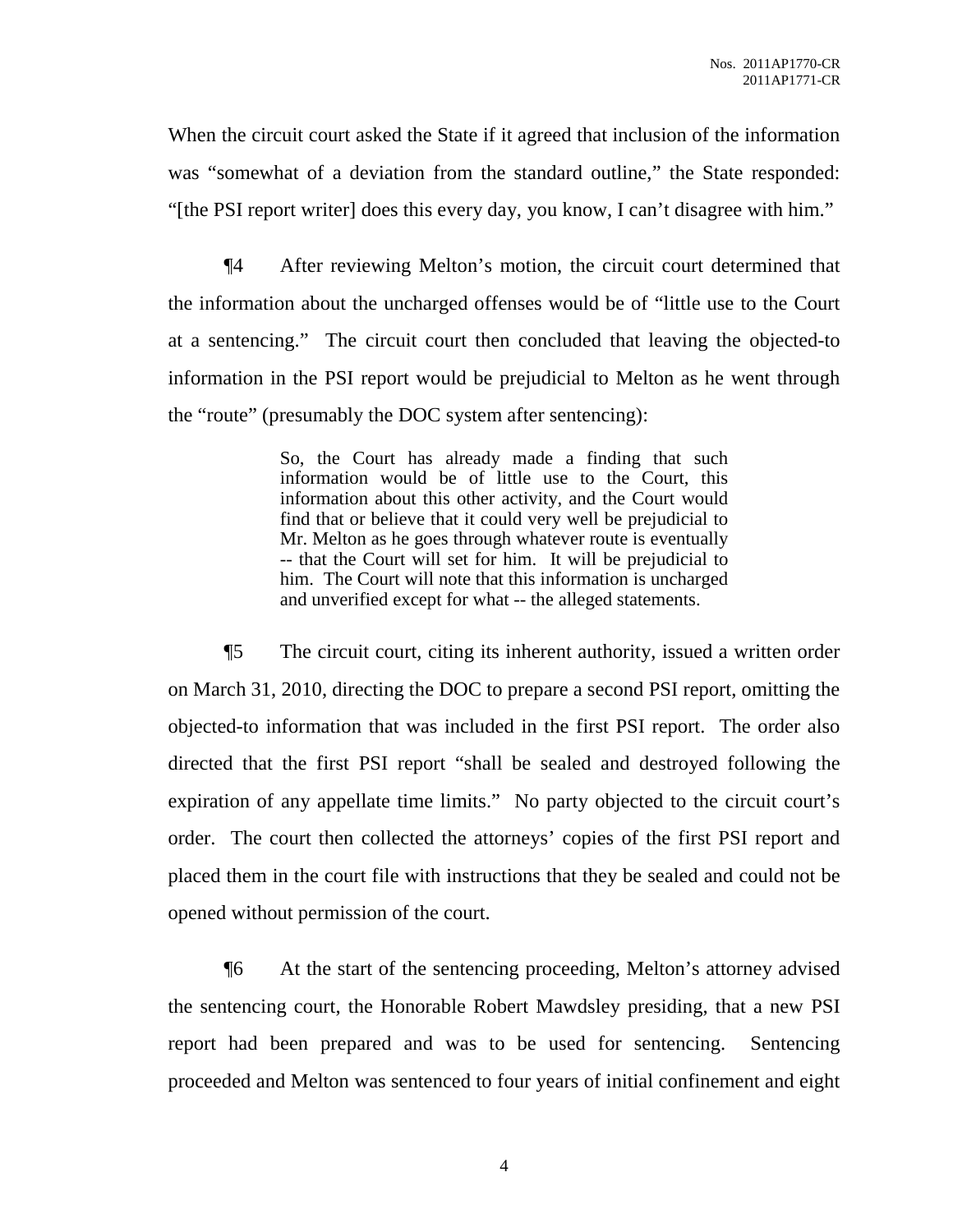years of extended supervision on the second-degree sexual assault conviction, and to six months of incarceration on the theft conviction, to be served concurrently. Judgments were entered accordingly.

¶7 Following sentencing and entry of the judgments, the successor circuit court, the Honorable Mark Gundrum presiding, on its own motion, scheduled a review hearing after discovering the order that the first PSI report be destroyed after the expiration of the appellate time limits. The circuit court advised the parties that it had set the matter for a hearing because it did not believe it had the authority to destroy a PSI report.

¶8 Melton's counsel advised the circuit court that Melton had other legal counsel who was pursuing his appeal, and thus, the matter of destruction of the PSI report may be premature. The circuit court found that because it was ordering that the PSI report not be destroyed, the continued pendency of the appeal was irrelevant to its decision.

¶9 The circuit court then modified the prior order directing that the first PSI report be destroyed, calling the prior order "inappropriate" and concluding that "keeping [the PSI report] confidential is what is envisioned by the statute." The modified order was identical to the previous order, except that it mandated that the first PSI report be sealed, rather than destroyed. Melton appeals.

#### **DISCUSSION**

¶10 This case presents a very narrow issue on appeal. Melton does not challenge his conviction or his sentence. Rather, he only argues that the circuit court erred as a matter of law when it concluded that it lacked the inherent

5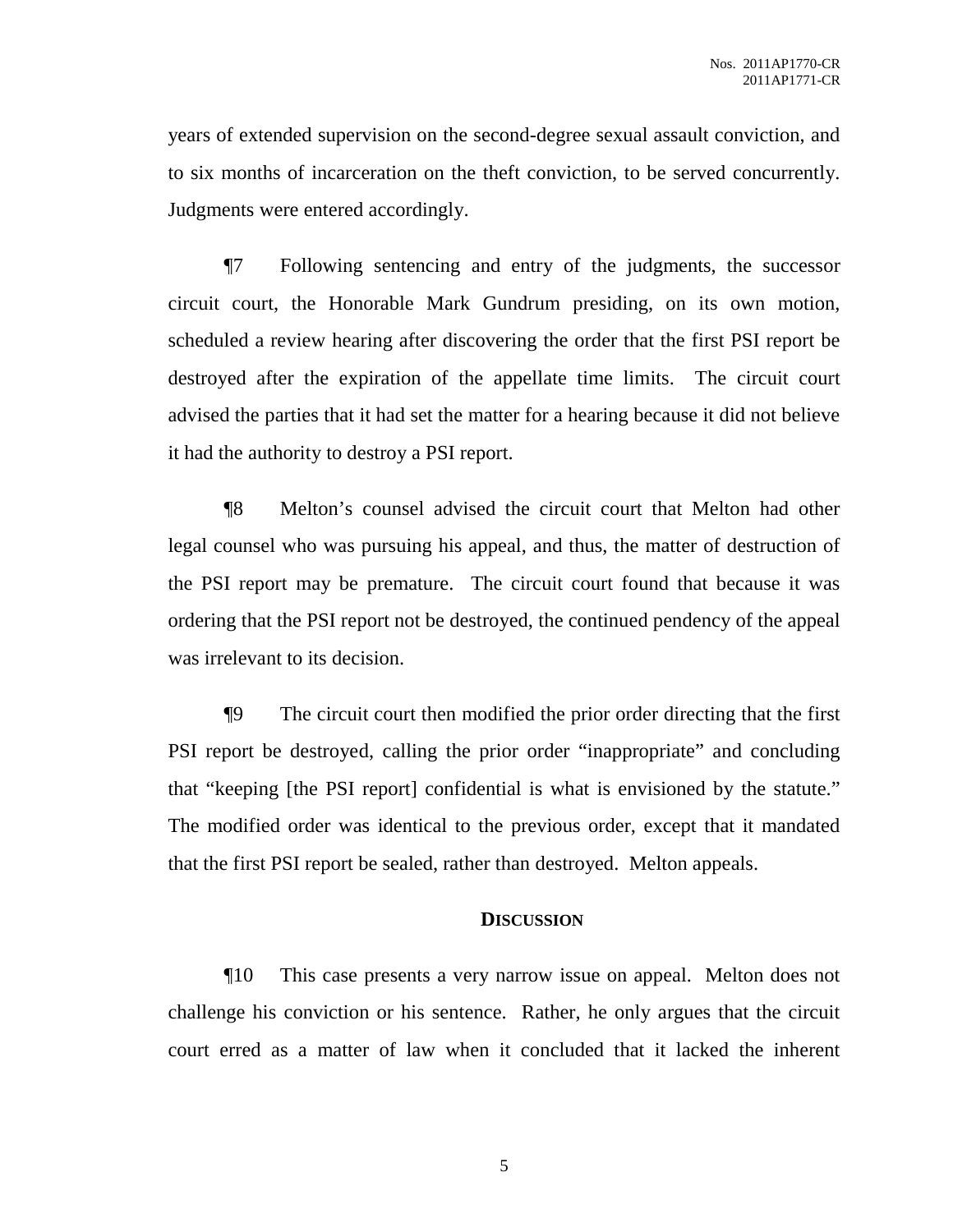authority to destroy the first PSI report. Melton seeks a reversal of the modified order directing that the first PSI report be sealed rather than destroyed.

¶11 At the time the circuit court entered its order to seal (rather than destroy) the first PSI report, there were two PSI reports in Melton's file: the first PSI report that had been ordered destroyed and the second PSI report that the sentencing court had relied on at Melton's sentencing. Melton's appeal was still pending. No party objected when the circuit court originally ordered that the first PSI report be destroyed.<sup>2</sup> No party contends that the first PSI report was relied on by the sentencing court. Under these unique facts, for the reasons stated below, we conclude that the circuit court did have the inherent authority to destroy the first PSI report.

¶12 Melton's appeal concerns the scope of judicial authority and requires us to interpret statutes. Both are matters of law subject to *de novo* review. *See State v. Jankowski*, 173 Wis. 2d 522, 526, 496 N.W.2d 215 (Ct. App. 1992) (judicial authority); *Hefty v. Strickhouser*, 2008 WI 96, ¶27, 312 Wis. 2d 530, 752 N.W.2d 820 (statutes).

¶13 "It is beyond dispute that circuit courts have 'inherent, implied and incidental powers.'" *State v. Henley*, 2010 WI 97, ¶73, 328 Wis. 2d 544, 787

 $2$  We do not reach the issue of whether the circuit court properly exercised its discretion when it ordered the first PSI report to be destroyed because the issue is not before us. The State apparently forfeited any appeal of that order by failing to object to it at the time it was entered. *See State v. Ndina*, 2009 WI 21, ¶30, 315 Wis. 2d 653, 761 N.W.2d 612. But we note that we held in *State v. Bush*, 185 Wis. 2d 716, 519 N.W.2d 645 (Ct. App. 1994), "that courts should not exercise their jurisdiction to correct PSI[] [reports] for reasons solely related to the Department of Corrections administration." *Id.* at 724.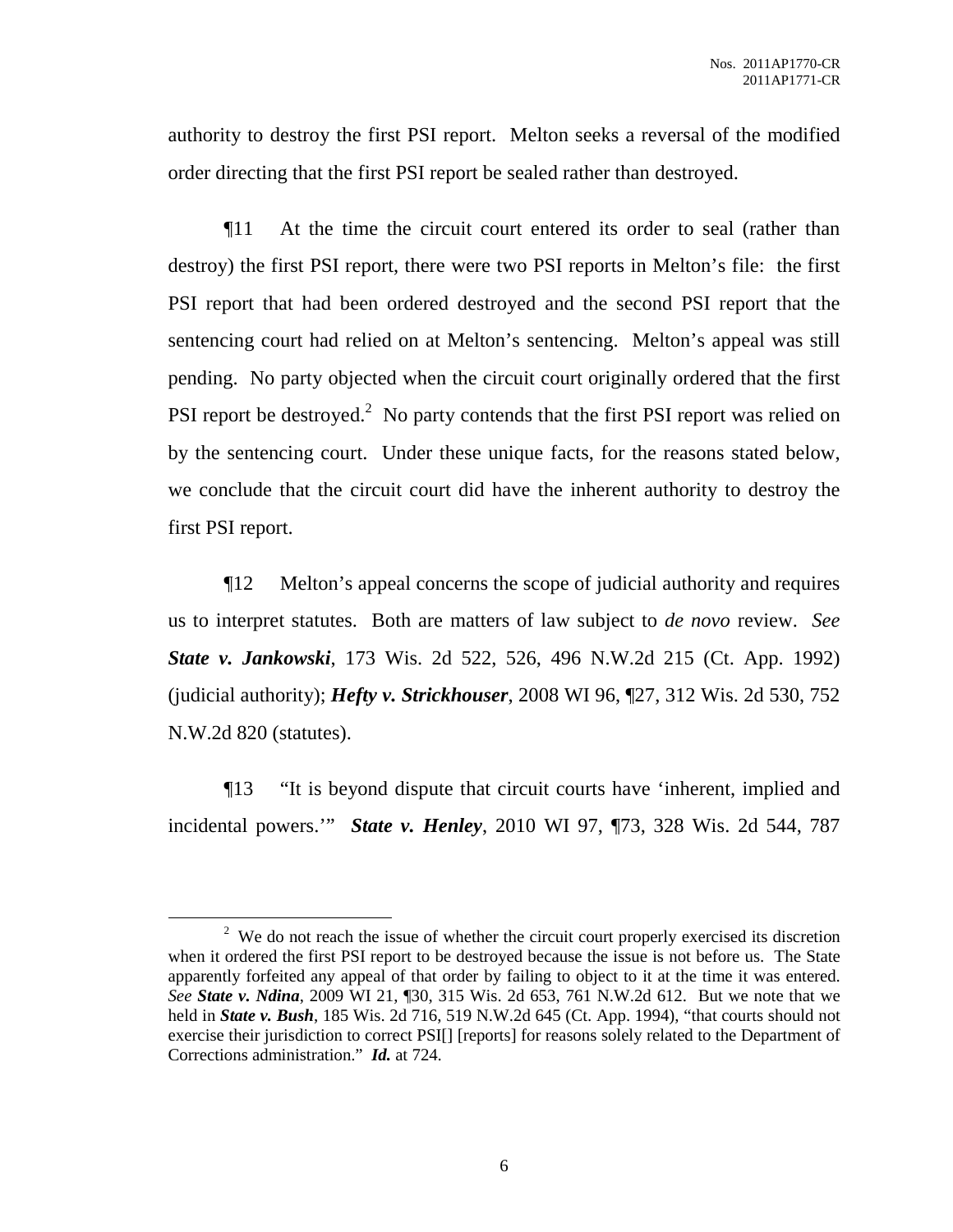N.W.2d 350 (citation omitted). Inherent powers enable the "courts to accomplish their constitutionally and legislatively mandated functions." *Id.* Wisconsin courts generally exercise their "inherent authority in three areas: (1) to guard against actions that would impair the powers or efficacy of the courts or judicial system; (2) to regulate the bench and bar; and (3) to ensure the efficient and effective functioning of the court, and to fairly administer justice." *Id.* "A power is inherent when it 'is one without which a court cannot properly function.'" *Id.* (citation omitted). Thus, the issue before us is whether, under the facts here, the circuit court had the inherent authority to destroy the first PSI report.

¶14 The primary purpose of a PSI report is to assist the circuit court at sentencing. WIS. ADMIN. CODE § DOC 328.27(1) (Dec. 2006). The presentence investigation statute permits, but does not require, a circuit court to order the DOC to prepare a PSI report after a felony conviction. WIS. STAT. § 972.15(1) (2009- 10). 3 PSI reports are "designed to assist the sentencing court in determining the appropriate sentence for that defendant and the public," *State v. Crowell*, 149 Wis. 2d 859, 868, 440 N.W.2d 352 (1989), and are to remain confidential after sentencing, *see* § 972.15(4). The circuit court's authority and use of a PSI report is necessarily confined to sentencing purposes. *See State v. Anderson*, 222 Wis. 2d 403, 411, 588 N.W.2d 75 (Ct. App. 1998) ("A PSI [report] represents an important source of guidance for a trial court in a sentencing proceeding."); *see also* § DOC 328.27(1) (The "primary purpose" of the PSI report "is to provide the

 $3\overline{})$  All references to the Wisconsin Statutes are to the 2009-10 version.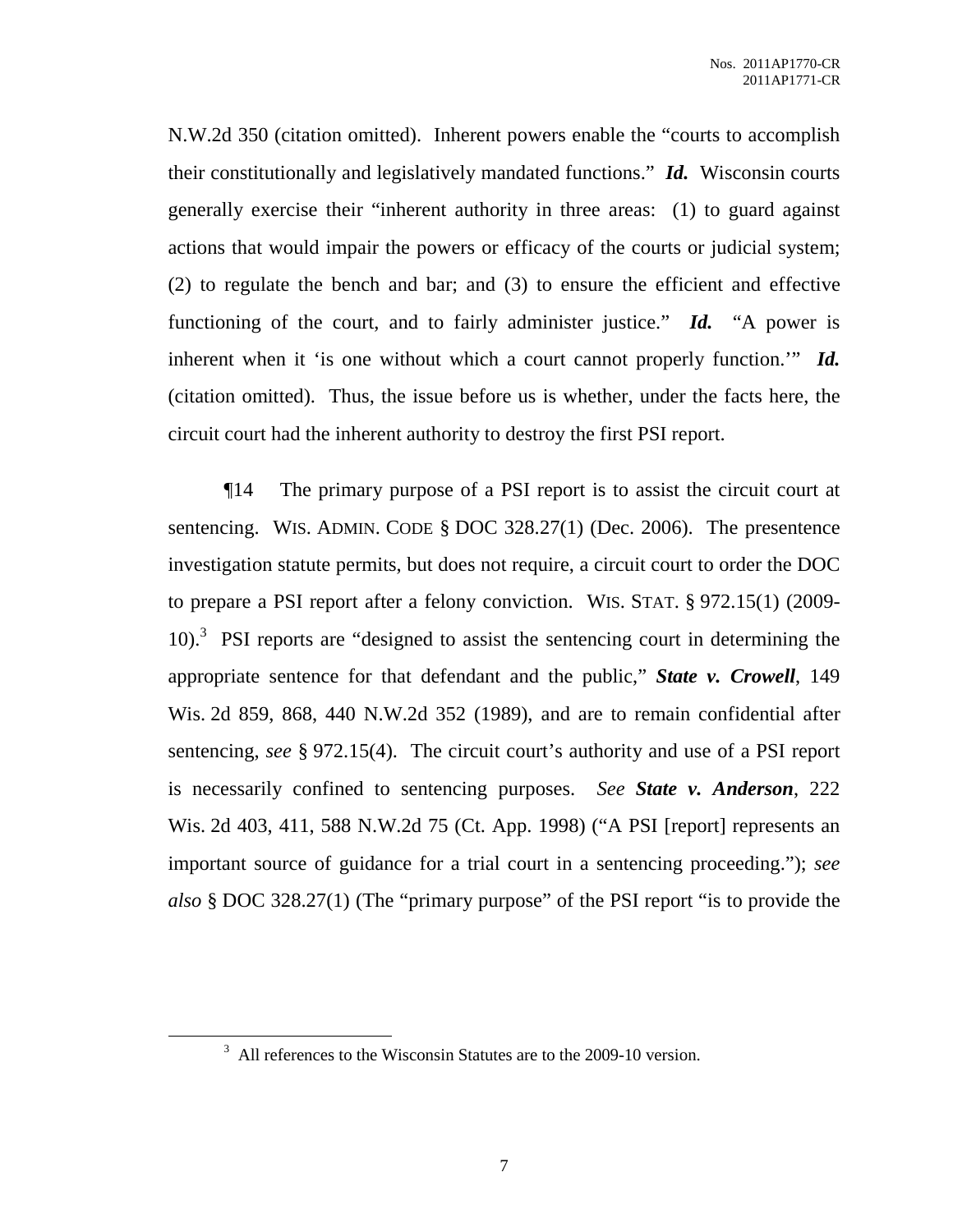sentencing court with accurate and relevant information upon which to base its sentencing decision.").

¶15 However, the PSI report is not for the sentencing court's use alone. After sentencing, the DOC is permitted to "use the [PSI report] for correctional programming, parole consideration or care and treatment of any person sentenced to imprisonment," WIS. STAT. § 972.15(5), and "to make the report 'available to other agencies or persons to use for purposes related to correctional programming, parole consideration, care and treatment, or research,'" *State ex rel. Hill v. Zimmerman*, 196 Wis. 2d 419, 426, 538 N.W.2d 608 (Ct. App. 1995) (citing  $§ 972.15(5)$ ).

¶16 "A defendant has a due process right to be sentenced on the basis of true and correct information." *Anderson*, 222 Wis. 2d at 408. Thus, where a defendant challenges the accuracy of the information in the PSI report prior to sentencing, we have held that the defendant is entitled to an evidentiary hearing. *See id.* ("One means of safeguarding the defendant's right to be sentenced on the basis of accurate information is to give the defendant and his or her counsel access to the PSI [report] and an opportunity to refute allegedly inaccurate information."). At the conclusion of such an evidentiary hearing, the circuit court must make findings of fact and credibility. *Id.* at 412 ("[T]he trial court has an important factfinding role to perform if facts relevant to the sentencing decision are in dispute. In that setting, the sentencing court must resolve such disputes.").

¶17 However, requiring the circuit court to make clear findings resolving factual-inaccuracy challenges to the PSI report for the purpose of *sentencing* is not the same as requiring the circuit court to amend the PSI report for the purpose of *post-sentencing* use of the PSI report *by the DOC*. We noted in *State v. Bush*, 185

8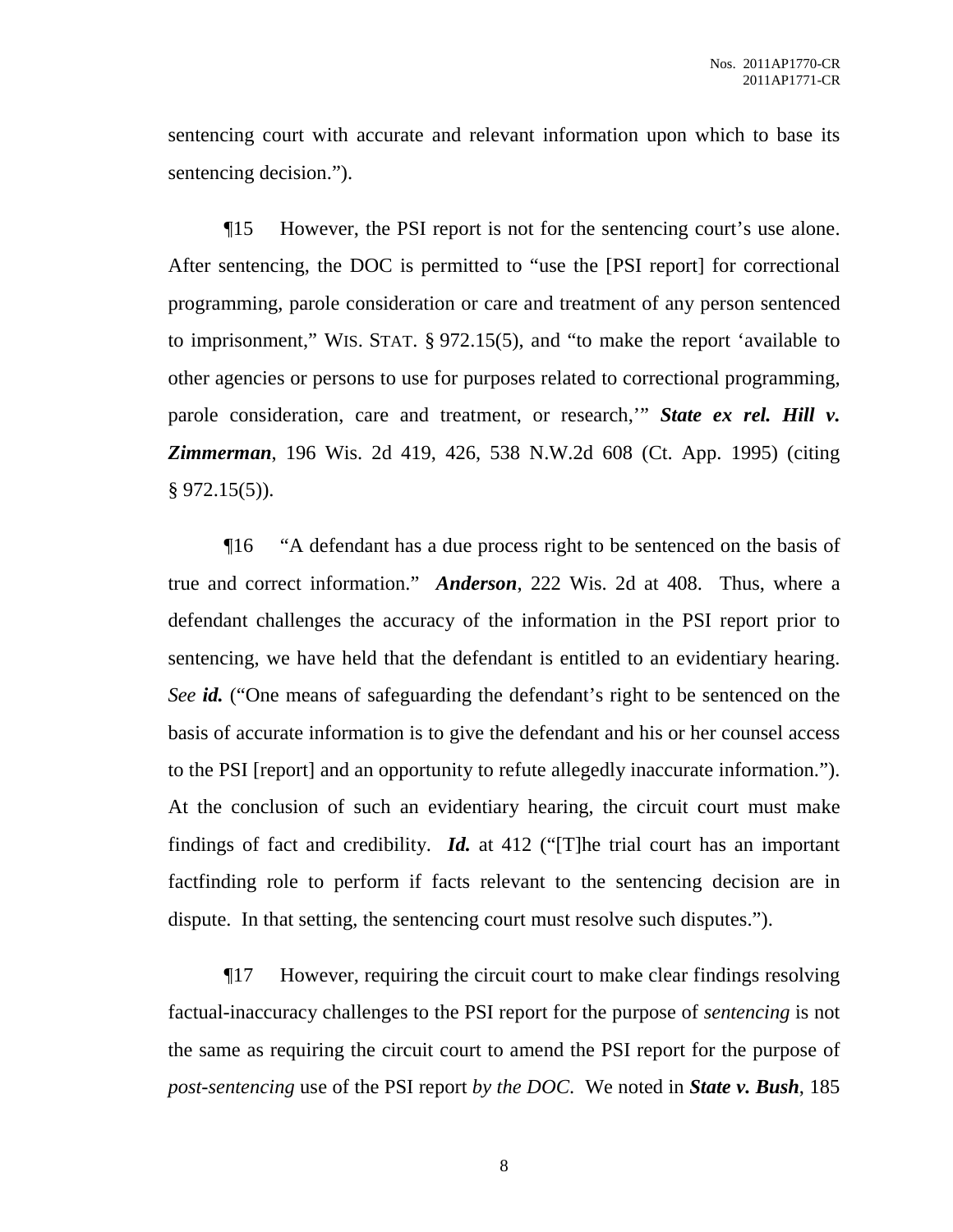Wis. 2d 716, 519 N.W.2d 645 (Ct. App. 1994),<sup>4</sup> that the circuit court had the power to correct inaccuracies in the PSI report for the purpose of sentencing, but that it is bad policy to require the circuit court to correct the PSI report for purposes other than sentencing, such as for later DOC use of the report. *Id.* at 724 ("We conclude that policy principles and considerations of judicial administration dictate that courts should not exercise their jurisdiction to correct PSI[] [reports] for reasons solely related to the Department of Corrections administration.").

¶18 Here, the State relies on the above language from *Bush* to argue that the circuit court lacked inherent authority to destroy the first PSI report because Melton's sentencing was completed. However, *Bush* is distinguishable for several reasons. While holding that the presentence investigation statute conveyed no express authority to strike a PSI report, we explicitly stated in *Bush* that we were not reaching the issue of whether the court had the inherent authority to do so. *Id.* at 722. Furthermore, we affirmed the circuit court's refusal to strike the PSI report in *Bush* on entirely different grounds than those presented here, namely, the circuit court's proper exercise of discretion to refuse jurisdiction on public policy grounds.<sup>5</sup> *Id.* at 722-23 ("[A] court having jurisdiction can decline to exercise it if there are sufficient policy reasons to do so.'") (brackets in *Bush*; citation omitted). And unlike Melton, Bush requested modification of the PSI report for the purposes of DOC programming, not sentencing. *Id.* at 720-21.

<sup>&</sup>lt;sup>4</sup> We stated in **Bush** that "the [circuit] court could have appropriately ordered the inaccuracies stricken from the PSI [report] at the sentence modification hearings." *Id.*, 185 Wis. 2d at 724 n.1.

<sup>&</sup>lt;sup>5</sup> We concluded in **Bush** that the circuit court had properly relied on the public policy favoring efficient judicial administration in determining that "[a]llowing defendants to repeatedly seek corrections of their PSI[] [reports] *for reasons unrelated to sentence modification* would result in a flood of litigation in the trial courts." *Id.*, 185 Wis. 2d at 723 (emphasis added).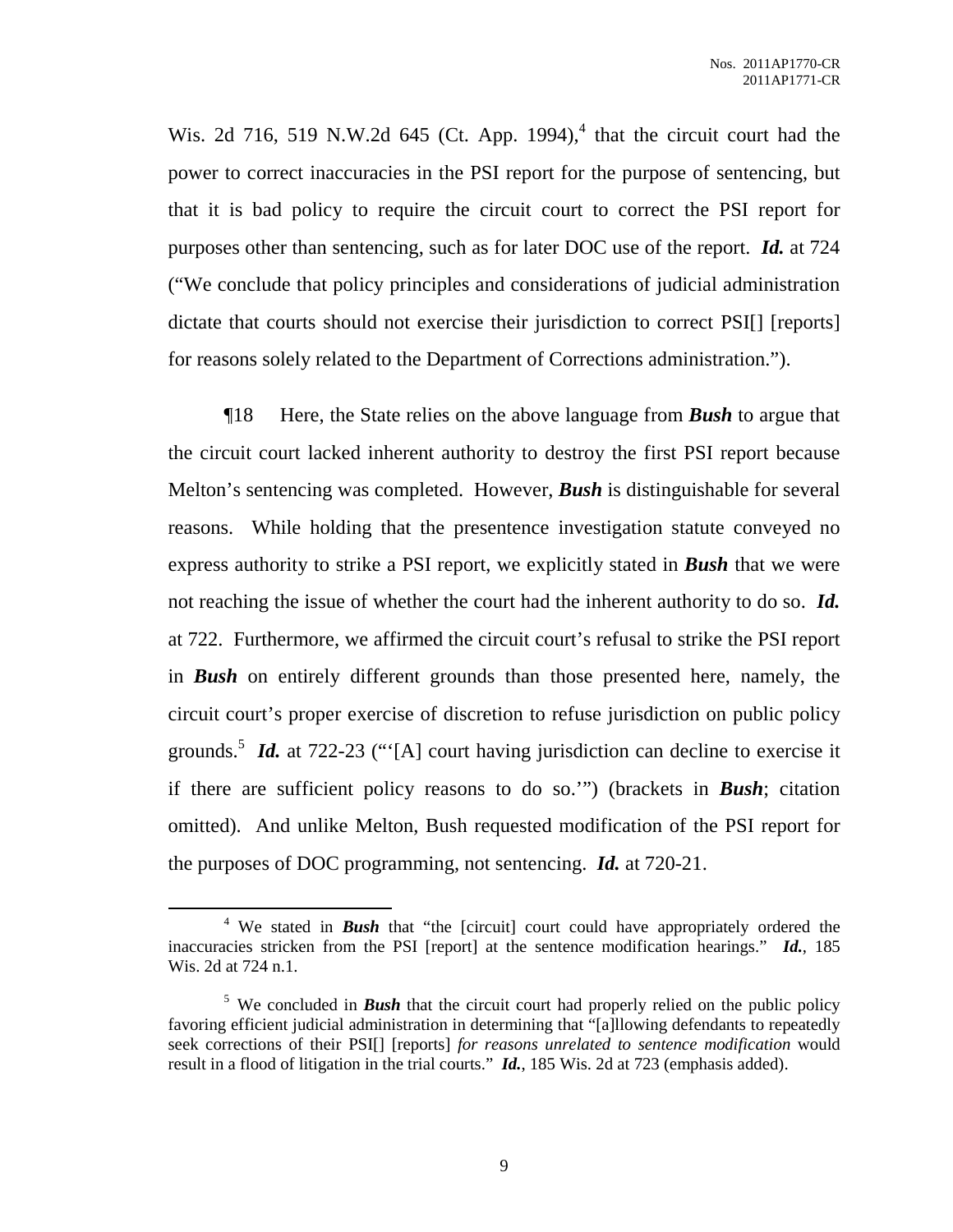¶19 Unlike the circuit court in *Bush*, here the circuit court expressly stated that it lacked the inherent authority to destroy the first PSI report and gave no public policy reasons. The circuit court's reasoning for concluding that it lacked inherent authority was limited to saying that it thought destroying the first PSI report was "inappropriate." We will search the record on review to see if some other basis for the circuit court's conclusion appears. *See Roy v. St. Lukes Med. Ctr.*, 2007 WI App 218, ¶11, 305 Wis. 2d 658, 741 N.W.2d 256.

¶20 The circuit court stated:

THE COURT: Good morning. Had this hearing I believe put on by me a few weeks ago for today's date because there was a, an order by my predecessor that was ordering that the presentence investigation report dated November 19th, 2009, be sealed and then destroyed following the expiration of appellate time limits. And I believe that there is no authority for destroying it. And that that is why we have it here.

Looking through the statutes, keeping it confidential is what is envisioned by the statute, and the Court didn't want to just go contrary to that order without having a hearing about it. Does somebody read the statutes differently than that, or see other authority for destroying a presentence investigation report?

¶21 Defense counsel responded that Melton's appeal was pending and therefore it was premature to decide whether the first PSI report should be destroyed. The State said nothing. The circuit court then modified the order for destruction of the first PSI report, stating that "it would be inappropriate to destroy it."

¶22 The circuit court did not articulate any public policy reasons for rejecting Melton's request to destroy the entire PSI report, nor does the record reveal any. Rather, the circuit court concluded only that it lacked inherent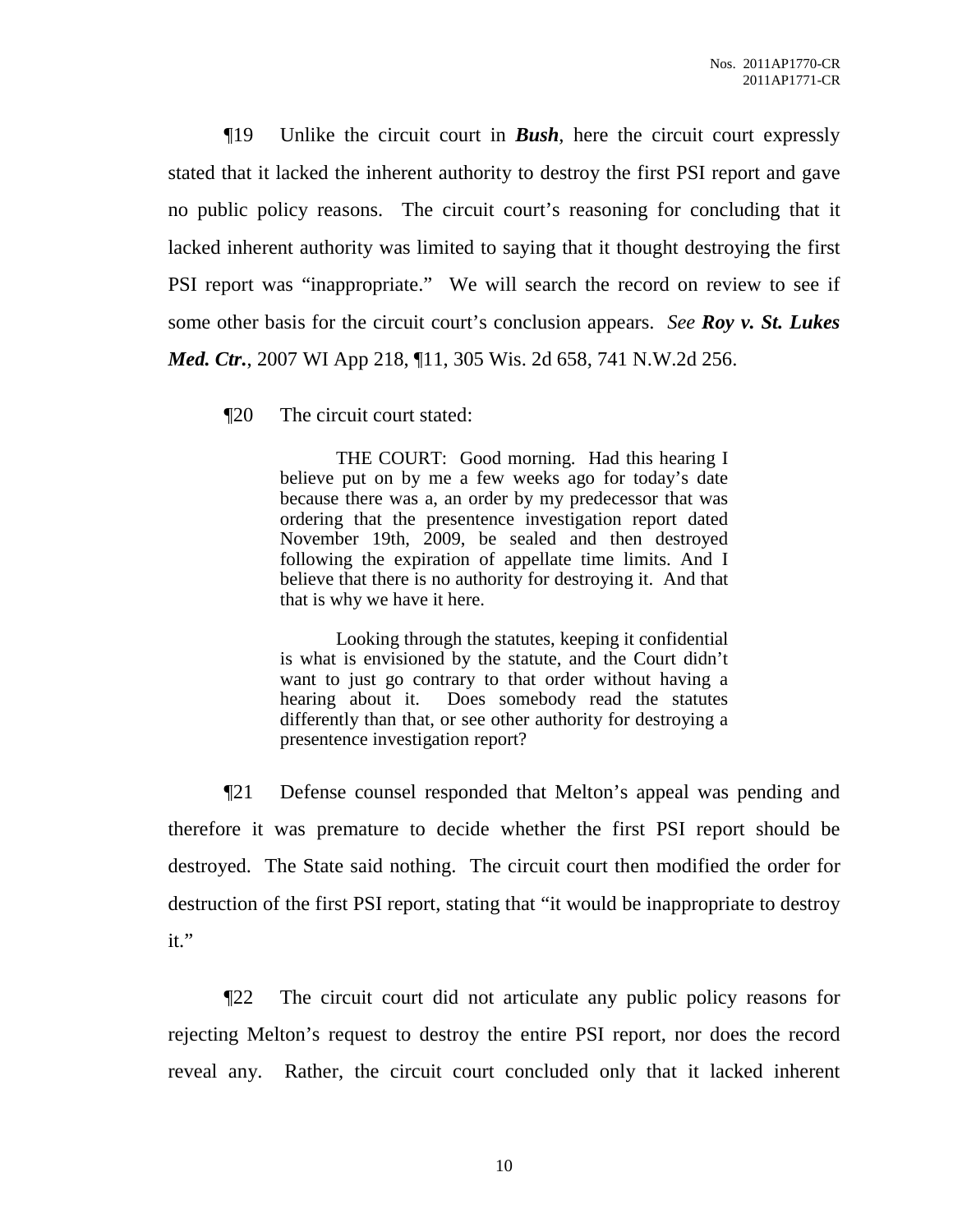authority to order the PSI report destroyed. We do not agree.<sup>6</sup> The circuit court has the authority to destroy the first PSI report to prevent confusion as to which PSI report in the file should be used for sentencing. Courts exercise inherent authority "to ensure the efficient and effective functioning of the court, and to fairly administer justice." *See Henley*, 328 Wis. 2d 544, ¶73.

¶23 It is true that at the time the circuit court modified the order to destroy the first PSI report, and instead ordered that the report be sealed, the original sentencing was completed. However, Melton's appeal was still pending and the potential existed for resentencing. There were two sealed PSI reports in the file, the first report that had been ordered destroyed, and the second report, on which the sentencing court relied. The existence of two PSI reports in a file presents an opportunity for confusion and injustice. Even if clearly labeled, the possibility exists that at resentencing the "wrong" PSI report would be used. Even without considering the DOC's subsequent use of the PSI reports, it would be reasonable for a circuit court to conclude that the "wrong" PSI report should be

<sup>&</sup>lt;sup>6</sup> Indeed, contrary to having no inherent authority to destroy a PSI report, we have held that it was error for a circuit court not to strike a PSI report where the report's writer was biased against the defendant by virtue of her marriage to the prosecutor. *See State v. Suchocki*, 208 Wis. 2d 509, 520, 561 N.W.2d 332 (Ct. App. 1997), *abrogated on other grounds by State v. Tiepelman*, 2006 WI 66, 291 Wis. 2d 179, 717 N.W.2d 1 ("We, therefore, conclude that the marital relationship is sufficient in itself to draw into question the objectivity of the PSI [report] without a demonstration of actual bias by the report's author. As a result the [circuit] court erred in not striking the PSI [report].").